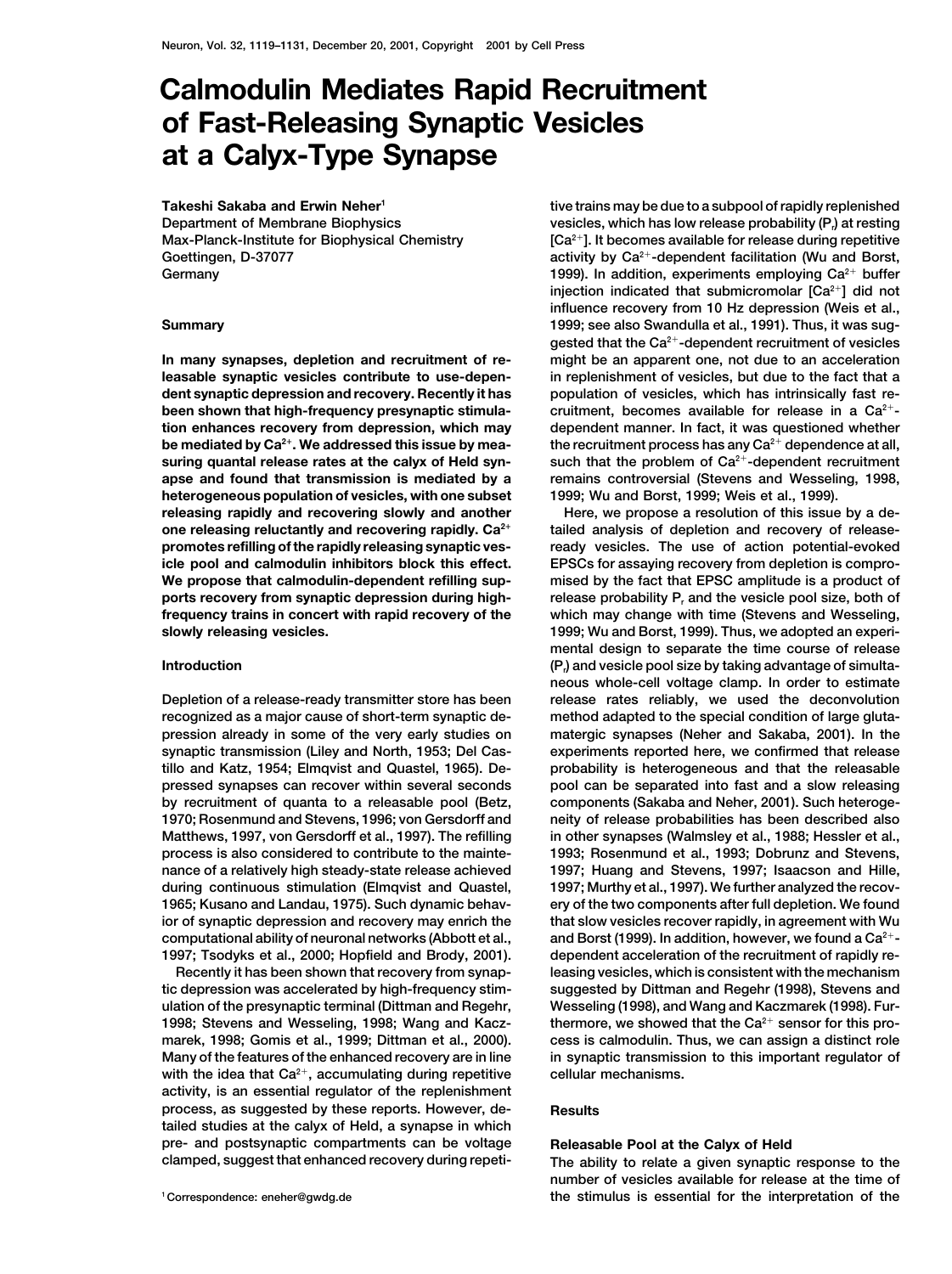**influences of experimental manipulations on synaptic mechanisms (Stevens and Wesseling, 1998; Schneggenburger et al., 1999; Wu and Borst, 1999). We, therefore, performed our studies at the calyx of Held synapse where pre- and postsynaptic compartments can be simultaneously whole-cell voltage clamped and the releasable pool of vesicles (RP) can be measured by applying presynaptic depolarizations strong enough to release the entire pool. AMPA receptor-mediated EPSCs were used to monitor transmitter release. We used the deconvolution method, which provides vesicle release rates by deconvolving EPSCs with mEPSCs (Figure 1). We have shown previously that the deconvolution method is valid when desensitization and saturation of postsynaptic AMPA receptors are blocked with cyclothi**azide (CTZ; 100 µM) and kynurenic acid (1 mM) (Neher **and Sakaba, 2001). It has been documented that CTZ has presynaptic effects on transmitter release (Diamond and Jahr, 1995; Bellingham and Walmsley, 1999; Ishikawa and Takahashi, 2001), but the effects have been shown to be negligible under our experimental conditions (Sakaba and Neher, 2001).**

**When a low concentration of EGTA (0.05 mM) was included in the presynaptic patch pipette and the presynaptic compartment was depolarized to 10 mV (or 0 mV) for 50 ms, two components of transmitter release were observed with time constants of 2.7 1.2 ms (fast** component,  $66\% \pm 10\%$  of the total RP,  $n = 5$ ) and **10.7 1.9 ms (slow component, Figure 1A). The total pool size was estimated to be 2409 415 quanta (1623– 3779 quanta). The pool size thus covered the range of previous estimates using the deconvolution method (Schneggenburger and Neher, 2000; Sakaba and Neher, 2001) and is at the lower limit of estimates from capacitance measurements (Sun and Wu, 2001). Separation of the two components was not always clear, however, and the data could sometimes be fitted with a single exponential. Thus, the separation of the response into a fast and a second slow component remained ambiguous under this condition, most likely because facilitation was developing in the course of the long-lasting depolarization. The time course of release was comparable to that reported previously using 0.05 mM BAPTA (Sakaba and Neher, 2001). In agreement with previous results (Borst and Sakmann, 1998, 1999; Cuttle et al., 1998; Forsythe et al., 1998), inactivation and facilitation of pre**synaptic Ca<sup>2+</sup> currents was minor during this pulse pro**tocol (Figure 1A).**

**The two components of transmitter release were more**<br> **Figure 1. Time Course of Quantal Release at the Calyx of Held**<br> **Figure 1. Time Course of Quantal Release at the Calyx of Held**<br> **Cology of the presynaptic terminal w component). The fast component was 50%**  $\pm$  3% of the

**When a higher concentration of EGTA (5 mM) was introduced into the presynaptic terminal, the time course**



blocked with 0.5 mM EGTA (Figure 1B) (Sakaba and<br>Neher, 2001). Then, the time constants were  $3.1 \pm 0.2$ <br>The presynaptic terminal was depolarized from -80 to +70 mV for<br>Neher, 2001). Then, the time constants were  $3.1 \pm 0$ at  $-80$  mV. The extracelluar solution contained CTZ (100  $\mu$ M) and **total RP, and the total pool size was estimated to be Kyn (1 mM). Experiments using different concentrations of EGTA 3547 341 quanta, while the pool size varied among ([A], 0.05 mM; [B], 0.5 mM; and [C], 5 mM) in the presynaptic patch different cell pairs (2040–5804 quanta). The two compo- pipette are displayed. Cumulative release was fitted with a double** nents are illustrated in Figure 1B as a biexponential exponential and was superimposed on the cumulative release (dot-<br>rise in the plot of cumulative release versus time. We<br>interpret them as representing two populations **cles with high and low Pr, respectively (Sakaba and 7.24 ms (A), 2.62 ms (52%) and 25 ms (B). In (C), the fast component could be fitted with**  $\tau = 4.63$  ms.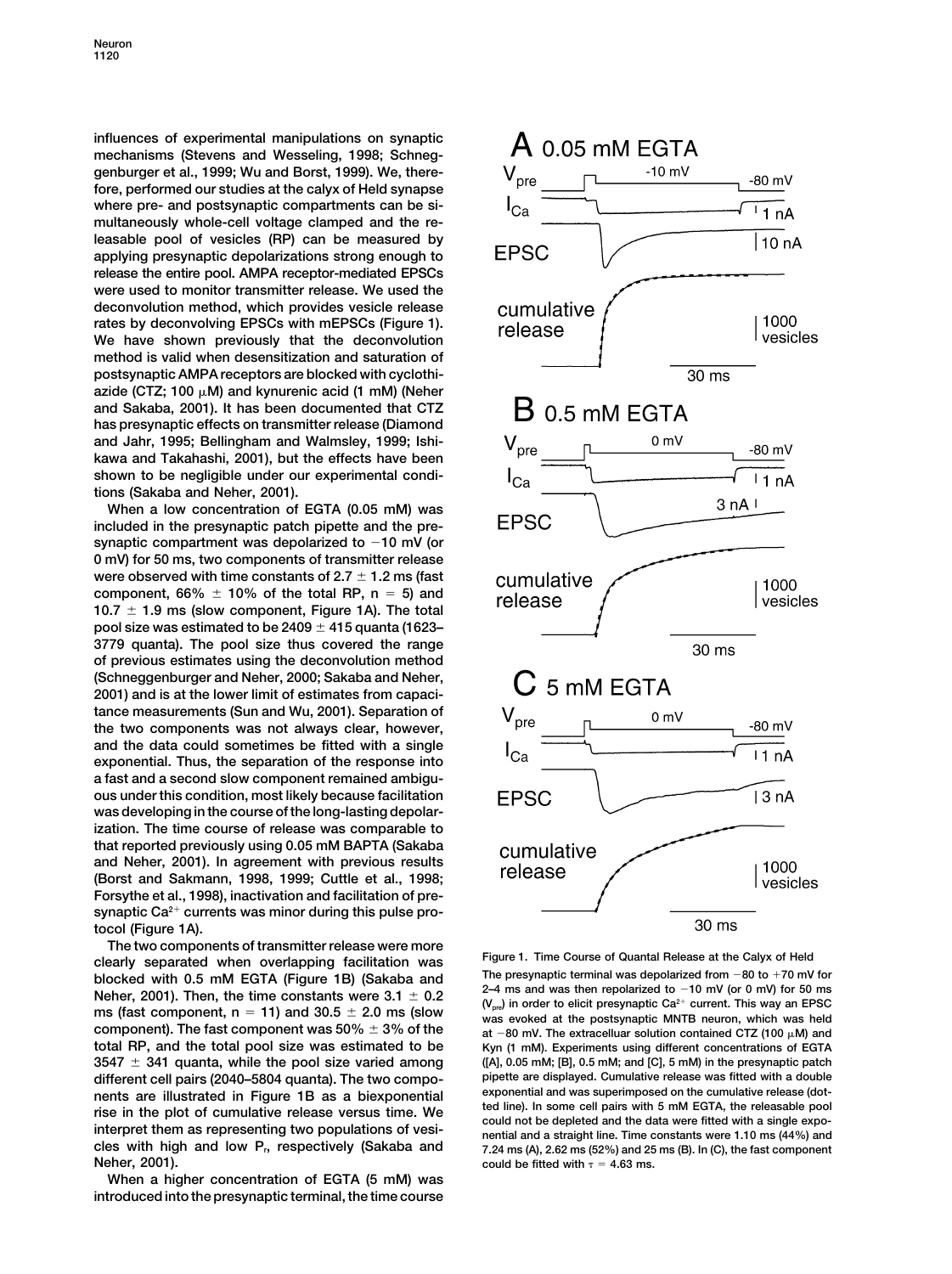size of RP can be reliably estimated. These experiments

ested in whether the recovery of the two components<br>
ested in whether the recovery of the two components<br>
distinguished fine, the fast-releasing prod would recover<br>
distinguished movements<br>
distinguished in the second prop

slowly recovering EPSC following short trains of action<br>potential-like stimuli (Wu and Borst, 1999; Weis et al.,<br>1999). Therefore, an additional process has to be postu-<br>lated in order to explain the rapid recovery of the

**1998) due to massive Ca2 influx during the long-lasting a 50 ms depolarization (Figure 4A). In order to study** stimulus. In that case, we have to postulate that Ca<sup>2+</sup> the recovery of the fast component (which was fully

of release of the fast component was also slowed  $(r =$  entering the cell during the first pulse in a pair was **5.7 1.0 ms, Figure 1C), consistent with a previously sufficient to saturate most of the EGTA present in the described effect of EGTA on evoked EPSCs (Borst and presynaptic terminal, leading to a long-lasting rise in intraterminal [Ca2 Sakmann, 1996). Five millimolar EGTA also slowed the ]. According to Helmchen et al. (1997), release of the slow vesicle population, which, therefore, an action potential increases average [Ca2] in the terminal by 400 nM at an endogeneous Ca2 could not be fully depleted during a 50 ms depolarization binding ratio of** (Figure 1C).  $\blacksquare$  40. Thus, an equivalent of 16  $\mu$ M of Ca<sup>2+</sup> enters the **terminal, which is the result of a Ca2 The experiments described here were mainly per- charge, displaced** formed with 0.5 mM EGTA because under this condition during an action potential (AP), of 1 pC. The depolarizafast and slow components can be well defined and the **intum** tion of Figure 2A induced a Ca<sup>2+</sup> influx of approximately 60 pC, which can saturate accordingly 960  $\mu$ M of high**will be referred to as the control condition. affinity buffer. Therefore, 0.5 mM EGTA, which is present in the terminal, will be saturated, and [Ca2] will be signif-**Recovery from Depletion of the Releasable<br>
Pool of Synaptic Vesicles<br>
We next examined the recovery of vesicle pool after<br>
We next examined the recovery of vesicle pool after<br>
depletion at the calyx synapse. Especially we

**infusion through the presynaptic patch pipette (n 9 Smaller Ca<sup>2+</sup> Influx Retards the Recovery cell pairs, Figure 4A). As we show in Figure 1C, 5 mM of the Fast Component EGTA, which is high enough to prevent a rise in [Ca2], A possible mechanism for the rapid recovery is presyn- slowed the time course of release of the fast component** aptic Ca<sup>2+</sup> accumulation (Dittman and Regehr, 1998; and also slowed the release of the slow vesicle popula-**Stevens and Wesseling, 1998; Wang and Kaczmarek, tion, which, therefore, could not be fully depleted during**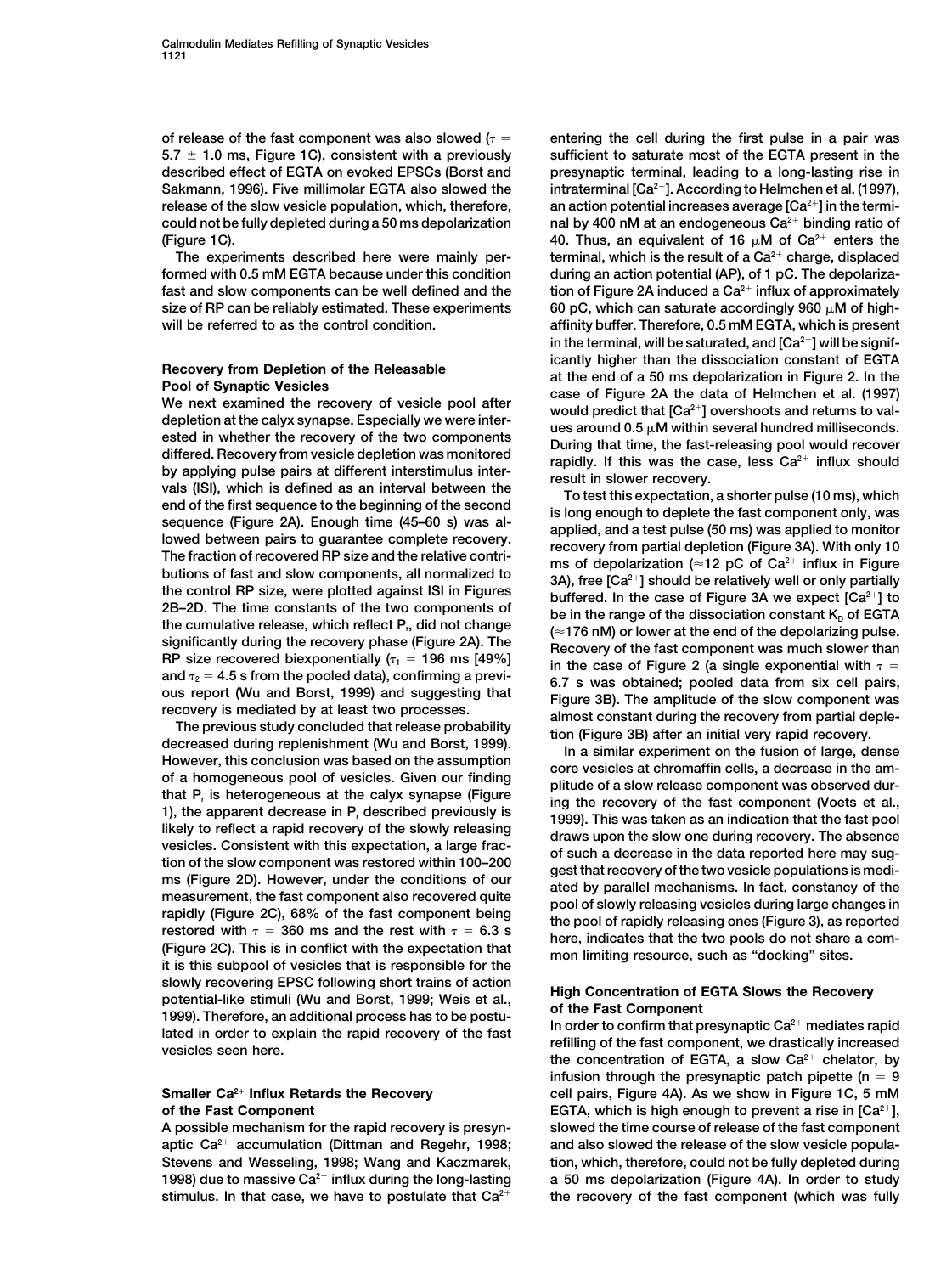

**Figure 2. Recovery from Depletion of the Releasable Pool of Vesicles at the Calyx of Held (A) The dual pulse (0 mV for 50 ms after predepolarization to 70 mV for 2 ms) was applied at different interpulse intervals (left, 500 ms; right, 5 s), and responses evoked by the first and the second pulses were shown as dotted and continuous traces, respectively. From EPSCs, quantal release rates were estimated by the deconvolution method (Neher and Sakaba, 2001), and cumulative release was calculated by integrating release rates. Intervals between pairs of pulses were 45–60 s.**

**(B) Dual pulses with different intervals, as shown in (A), were applied and the fraction of the RP during the second pulse (relative to that of the first pulse) was plotted against the ISI (filled circles, relative units). Also, the** ratio of the presynaptic Ca<sup>2+</sup> current ampli**tudes was plotted (open circles, relative units). The recovery time course of the RP was fitted with a double exponential.**

**(C) The amount of the fast component during the second pulse, which was estimated by fitting cumulative release curves as shown in (A) with a double exponential. Values are normalized to the total RP size during the first pulse and are plotted against the ISI. The data was fitted with a double exponential.**

**(D) The same as (C), but recovery of the slow component was plotted. The first four points in parts (B), (C), and (D) were taken at 0, 0.1, 0.2, and 0.5 s.**

**lated the ratio between its amplitude during the second** without affecting domain [Ca<sup>2+</sup>] close to Ca<sup>2+</sup> channels, **and the first pulse in a given pair. In the control condition which triggers phasic release (Adler et al., 1991; Delaney (0.5 mM EGTA), this ratio could be fitted with a double et al., 1991; Swandulla et al., 1991). However, high con**exponential with  $\tau = 379$  ms (69%) and 7.14 s (Figure centrations of EGTA affect transmitter release at the **4B). Five millimolar EGTA slowed the recovery of the calyx of Held and at other CNS synapses (Borst and synaptic [Ca2] to very low levels slows down the recov- strictly colocalized (Bollmann et al., 2000; Schneggenery of the fast component and yields time constants of burger and Neher, 2000). In order to discriminate recovery slower than those obtained during short trains** whether domain Ca<sup>2+</sup> or global Ca<sup>2+</sup> is responsible for **rapid recruitment, we set global [Ca<sup>2+</sup>] to 500 nM by** of nerver stimulation (voltarial, we set global [Ca<sup>2+</sup>] to 500 nM by al., 1999). Slowing of the recovery could be reversed introducing 20 mM EGTA/15 mM  $Ca<sup>2+</sup>$  (free EGTA  $= 5$ **by eliciting larger presynaptic Ca<sup>2+</sup>** influx with a longer mM) into the terminal (Figure 4B). As has been shown

**depleted at the end of a 50 ms depolarization), we calcu- has been assumed that EGTA affects only global [Ca2] fast component, and the recovery could be fitted with Sakmann, 1996; Ohana and Sakmann, 1998; Rozov et a** single exponential with  $\tau$  = 9.1 s. Thus, clamping pre- al., 2001) where Ca<sup>2+</sup> channels and release sites are not **prepulse (100 ms, data not shown). before (Borst and Sakmann, 1996), a mixture of EGTA** Because EGTA binds to Ca<sup>2+</sup> with a slow on-rate, it and Ca<sup>2+</sup> did not change the kinetics of evoked release,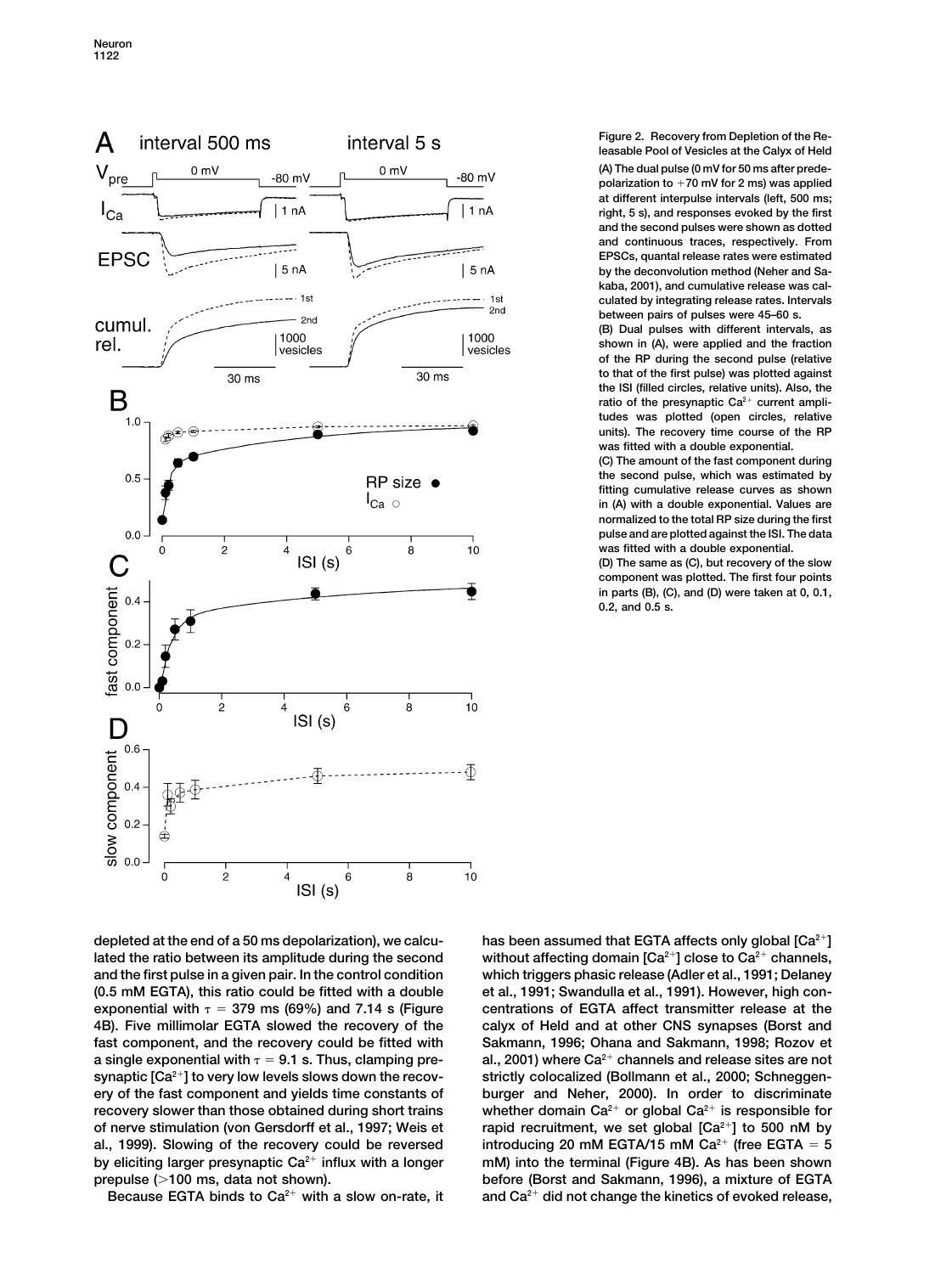

**Figure 3. Recovery of the Fast Vesicle Pool after Partial Depletion of Vesicles**

**(A) A short depolarizing pulse (to 0 mV for 10 ms after 2 ms pulse to 70 mV) was applied and a test pulse (50 ms pulse to 0 mV) was applied at different intervals (500 ms and 5 s). The duration of the prepulse (10 ms) was** chosen to deplete the fast vesicle pool  $(r =$ **3 ms) without releasing the majority of slow vesicles.**

**(B) The amplitudes of the fast (filled circle) and the slow components (open circle) during the recovery phase, normalized to the control RP size, are plotted. Recovery of the fast component is fitted with a single exponential.**

 $Ca^{2+}$  of  $\approx 0.5 \mu$ M, which is much lower than domain  $Ca^{2+}$  $(10-25 \mu M)$  (Bollmann et al., 2000; Schneggenburger and

submicromolar  $[Ca^{2+}]$  levels is calmodulin (100 nM to 10  $\mu$ M) (Chin and Means, 2000). To examine whether **calmodulin is involved in rapid refilling of the fast compo- could be fitted with a single exponential with a time nent, we introduced a calmodulin binding domain (CAM constant of 5 s (n 6, Figure 5D). Extracellular applica**kinase II 290-309, 200-400 µM) (Yazawa et al., 1992), a **potent peptide calmodulin inhibitor, into the terminal calmodulin, reduced the recovery. At a 1 s interpulse (Figure 5A, n 8 cell pairs). Otherwise, conditions were interval, the fast component was 13% 3% of the northe same as those of Figure 2 (0.5 mM EGTA), in which mal total RP size (n 5, Figure 5). Although this drug the fast component recovered rapidly. The presynaptic is less effective than peptide, the result is consistent with**  $Ca^{2+}$  current amplitudes seemed unchanged;  $I_{ca}$  was the notion that calmodulin mediates the rapid recovery. **1454 70 pA under control and 1490 53 pA in the Activation of CAM kinase II augments transmitter represence of the calmodulin binding domain peptide. lease and is involved in presynaptic plasticity (Llinas et** More importantly, the ratio of the presynaptic Ca<sup>2+</sup> cur- al., 1991; Silva et al., 1992; Augustine et al., 1994; Salin **rent amplitudes was unaffected (Figure 5B). Ca<sup>2+</sup> chan- et al., 1996). We tested the effects of CAM kinase II on** nels are known to be modulated by calmodulin, but **tight and constitutive interaction of Ca<sup>2+</sup> channels with but rapid refilling of the fast component was not altered** calmodulin probably makes them insensitive to pharma-  $(n = 8$  cell pairs).

**as compared to 5 mM EGTA alone (the fast component cological calmodulin inhibitors (Lee et al., 1999; Pe**released with  $\tau = 5.94 \pm 1.74$  ms,  $n = 10$  cell pairs). In terson et al., 1999; Zühlke et al., 1999; DeMaria et al., **contrast, recovery of the fast component of release was 2001). While recovery of the slow component was not accelerated, and the relative amplitude of the fast com- affected (Figure 5E), recovery of the fast component ponent could be fitted with a single exponential with was strongly retarded (Figure 5D) with a slight slowing 3.4 s (Figure 4B). Therefore, the result shows that global of recovery of the total RP size (Figure 5C). The rapid** recovery phase of the fast component (several hundred milliseconds) was eliminated, and the recovery could **Neher, 2000), can enhance the recovery process. be fitted with a single exponential with 4.6 s (Figure 5D), whereas the kinetics of the fast component during Calmodulin Mediates the Fast Recovery the first pulse was unchanged**  $(\tau = 2.8 \pm 0.3 \text{ ms} \text{ versus})$ **of the Fast-Releasing Vesicles 3.1 0.2 ms in the control). Similar effects were also One of the known proteins that can be activated by observed with MLCK (myosin light chain kinase) peptide (20**  $\mu$ **M), another peptide inhibitor (Török and Trentham, 1994). In that case, the recovery of the fast component M) (Yazawa et al., 1992), a tion of calmidazolium (20 µM), an organic blocker of** 

recovery by applying its potent inhibitor AIP  $(10 \mu M)$ ,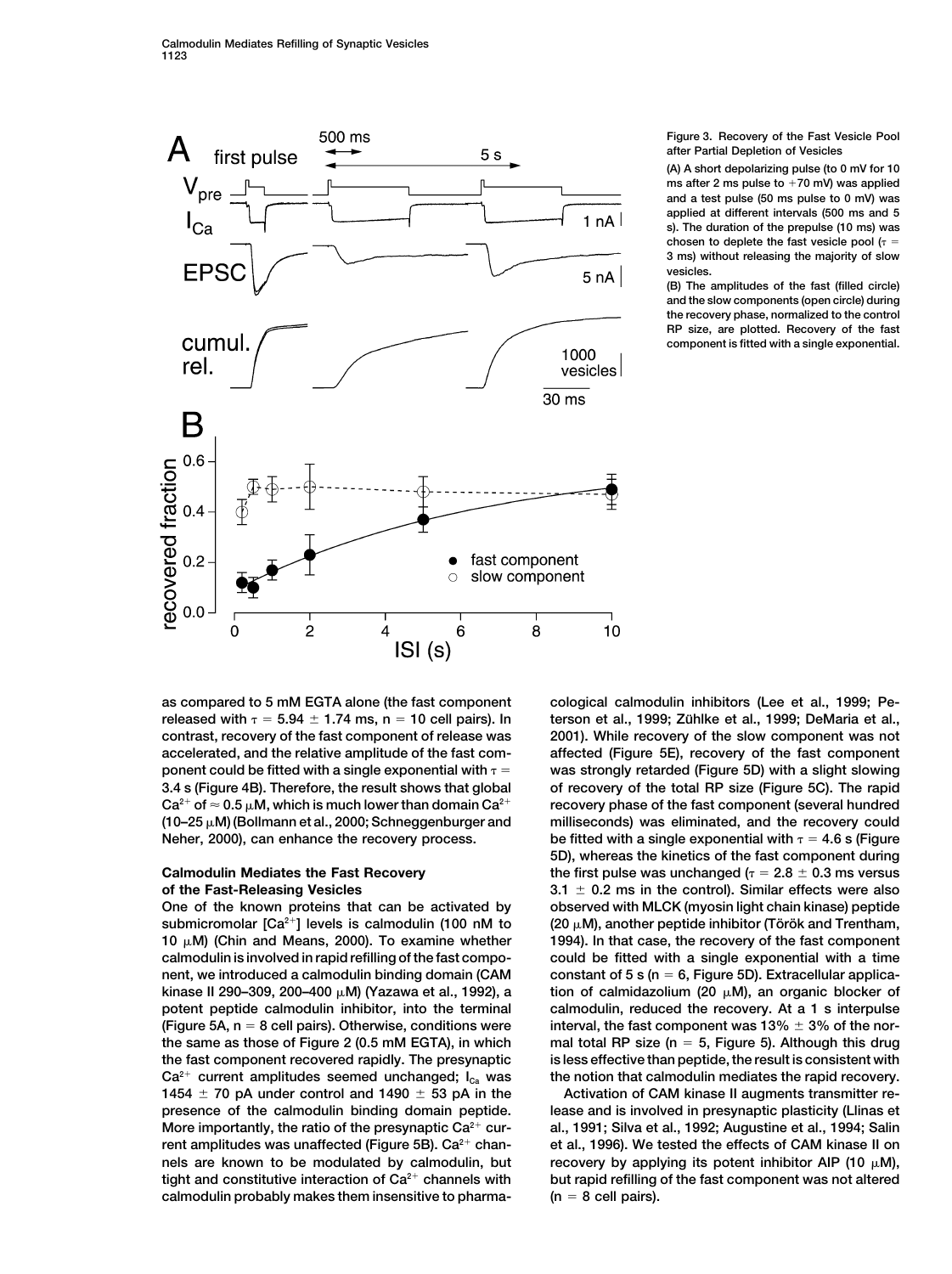

**Figure 4. Effect of High EGTA and EGTA/ Ca2 on the Recovery of the Fast Vesicle Pool (A) The presynaptic terminal was infused with 5 mM EGTA, and dual pulses at different intervals (left, 500 ms; right, 5 s) were applied as shown in Figure 1. Dotted and continuous traces show responses during first and second pulses, respectively.**

**(B) The amplitude of the fast component during the second pulse was divided by that during the first pulse, and this ratio was plotted against the stimulus interval. Open circles, filled circles, and triangles show the control case (0.5 mM EGTA), 5 mM EGTA, and 20 mM EGTA/15 mM Ca, respectively. Recovery was fitted with a single (5 mM EGTA, 20 mM EGTA/ 15 mM Ca) or a double (control) exponential.**

# **Depression Induced by Action berger and von Gersdorff [2000]).**

**cesses exist at the calyx of Held synapse: (1) slow recov- the right panel for an expanded trace), due to depletion ery of a fast vesicle pool, which can be accelerated of the vesicle pool (Wu and Borst, 1999) and desensitizain a Ca2/calmodulin-dependent manner, and (2) rapid tion of postsynaptic receptors (Neher and Sakaba, recovery of a slow vesicle pool. In order to learn how 2001). The depression resembled that induced by fiber the calmodulin-mediated process contributes to the re- stimulation (Taschenberger and von Gersdorff, 2000). covery from synaptic depression (von Gersdorff et al., With an interval of 500 ms, half of the response was 1997; Wang and Kaczmarek, 1998; Wu and Borst, 1999; recovered (Figure 6A, control, continuous line). This Weis et al., 1999), we applied pairs of trains of short amount is comparable with that observed by Wang and depolarizations (40 mV for 1 ms, 300 Hz for 100 ms) Kaczmarek (1998) in the mouse calyx of Held. Addition to the presynaptic terminal at different intervals between of calmodulin binding domain peptide to the presynaptic trains in a given pair (Figure 6A). In order to mimic more patch pipette reduced the response during the second realistic stimulus conditions, the presynaptic patch pi- stimulation without affecting the response during the** pette was filled with 0.05 mM EGTA, and CTZ and Kyn first stimulation. For analysis we integrated EPSCs dur**were omitted from the extracellular solution. A single ing each stimulation period. Ratios of the response durdepolarization elicited Ca2 influx of 1.5–2 pC (control, ing the second over the first trains were plotted against 1.52 0.11 pC; calmodulin binding domain, 1.99 0.41 the stimulation interval in Figure 6B (control, n 7 cell pC), which is 50 to 100% larger than that elicited by a pairs; calmodulin binding domain, n 8 cell pairs). The single action potential (0.9–1 pC) (Borst and Sakmann, recovery of the response was more variable among dif-1996; Helmchen et al., 1997). The EPSC size varied (380 ferent cell pairs as compared to experiments using the pA to 14.5 nA, mainly 1.5–6 nA). Variability of the synaptic pulse protocol of Figures 2–5. Probably, not only did response has been documented at this synapse (von the variability of the refilling process contribute to the Gersdorff et al., 1997; Taschenberger and von Gersdorff, synaptic response but so did that of other processes, 2000). The average EPSC size (3.52 0.75 nA) was such as the degree of desensitization of postsynaptic within the range of the synaptic responses that have receptors. Nevertheless, in the control condition, recovbeen reported in the rat calyx of Held (5.3 nA, Borst and ery of the response could be fitted by double exponen-Sakmann [1996]; 3 nA, von Gersdorff et al. [1997]; 1.5 tials with 316 ms (62%) and 6.6 s on average (Figure**

**Role of Calmodulin on Recovery from Synaptic nA, Chuhma and Ohmori [1998]; and 10 nA, Taschen-**

**Potential-like Stimulation Synaptic responses displayed strong depression dur-** Synaptic responses displayed strong depression dur-**We have shown that two kinetically distinct refilling pro- ing the first train (Figure 6A, control; see dotted line in**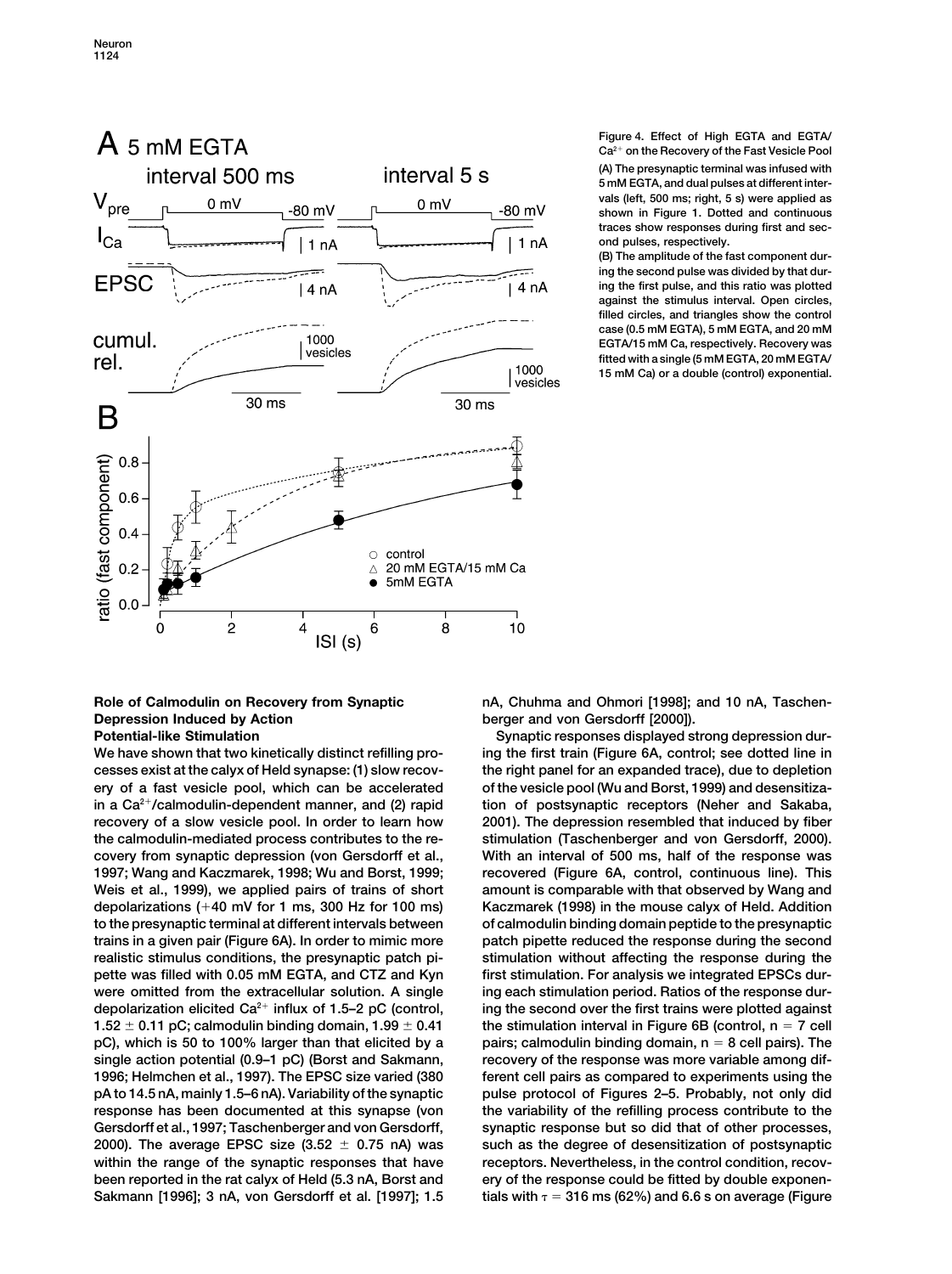

**Figure 5. Calmodulin Inhibitors Block Rapid Refilling of the Fast Vesicle Pool**

**(A) A calmodulin binding domain peptide was introduced via a presynaptic patch pipette, and the same protocol, as shown in Figure 1 was applied. Dotted and continuous traces show responses during first and second pulses, respectively.**

**(B–E) Recovery time courses of the presynaptic Ca2 current amplitudes (B), the total RP size (C), the fast component (D), and the slow component (E) were plotted against the stimulus interval. All data were normalized to the** value (Ca<sup>2+</sup> current or total RP size) obtained **during the first pulse. Open circles, filled circles, triangles, and a square are from control, calmodulin binding domain, MLCK peptide, and calmidazolium (ISI 1 s), respectively. The time courses were fitted with a single (when blockers were present) or double exponential (control).**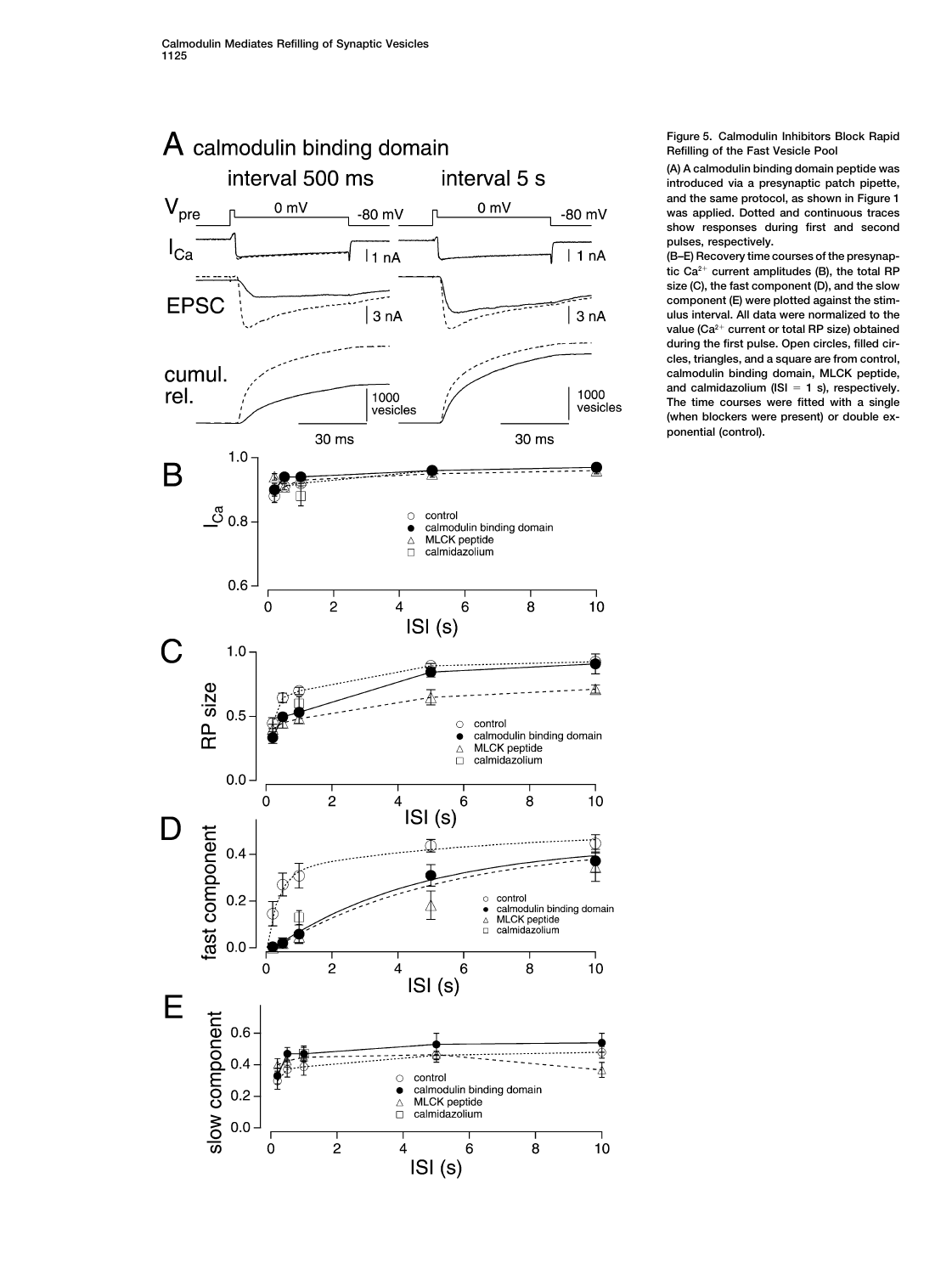

**Figure 6. Recovery from Synaptic Depression and the Effect of a Calmodulin Blocker**

**(A) A short depolarizating pulse (40 mV for 1 ms) was applied repetitively (300 Hz for 100 ms). After an interval of 500 ms, the same train was applied once more (left panel). Experiments were done without CTZ or Kyn, and examples in the control condition (upper traces) and in the presence of calmodulin binding domain (lower trace) are shown. In right panel, presynaptic calcium currents (ICa) and postsynaptic EPSCs are shown at expanded time scale. Dotted and straight lines show traces obtained from the first and the second trains, respectively. Note** that I<sub>Ca</sub> during the first and second trains were hardly distinguishable.

**(B) Integral of EPSCs during the first and the second trains were calculated, and the ratio between the two was plotted against the stimulus interval. Dotted and filled circles represent the data from the control (from seven cell pairs) and in the presence of the calmodulin binding domain (from eight cell pairs). Data were fitted with a double exponential.**

**6B, open symbols). In the presence of the calmodulin a releasable pool consisting of thousands of vesicles binding domain peptide, the recovery was fitted by a (1600–5800) and showed that release probability is hetdouble exponential with 901 ms (59%) and 6.9 s erogeneous: close to 50% of the total vesicle pool can (Figure 6B, filled symbols). Thus, a calmodulin-depen- be released rapidly (within a few milliseconds), whereas dent component of recovery does contribute to recovery the rest is released more slowly (Figure 1). Recovery of from synaptic depression, at least in the condition we the slow vesicles is very fast (** $\tau$  **= 200 ms) irrespective examined. The remaining rapid phase of recovery is of the stimulus patterns we used (Figure 2). Recovery likely to be mediated by rapid recovery of slow vesicles, of the fast vesicles, however, is accelerated by the** which are facilitated during high-frequency stimulations amount of Ca<sup>2+</sup> accumulation (Figures 2–4), an effect **(Wu and Borst, 1999). It should be noted, however, that that can be blocked by calmodulin inhibitors (Figure 5). recovery from desensitization of postsynaptic AMPA re- This calmodulin-dependent component contributes to ceptors might also contribute to recovery from synaptic recovery from synaptic depression, in concert with other depression examined under the experimental conditions mechanisms (Figure 6). employed in Figure 6 (Trussell et al., 1993; Otis et al., 1996; Neher and Sakaba, 2001). The Releasable Pool at the Calyx of Held**

**Consistent with previous results using the deconvolu-Discussion tion approach (Schneggenburger and Neher, 2000; Sakaba and Neher, 2001), we confirmed that there is a We have carried out a detailed analysis of vesicle deple- large vesicle pool (2000–4000 vesicles) at the calyx of tion and its recovery at the calyx of Held. Consistent with Held (Figure 1). Recent estimates from capacitance previous results (Sakaba and Neher, 2001), we found measurements at this synapse gave estimates of 5000**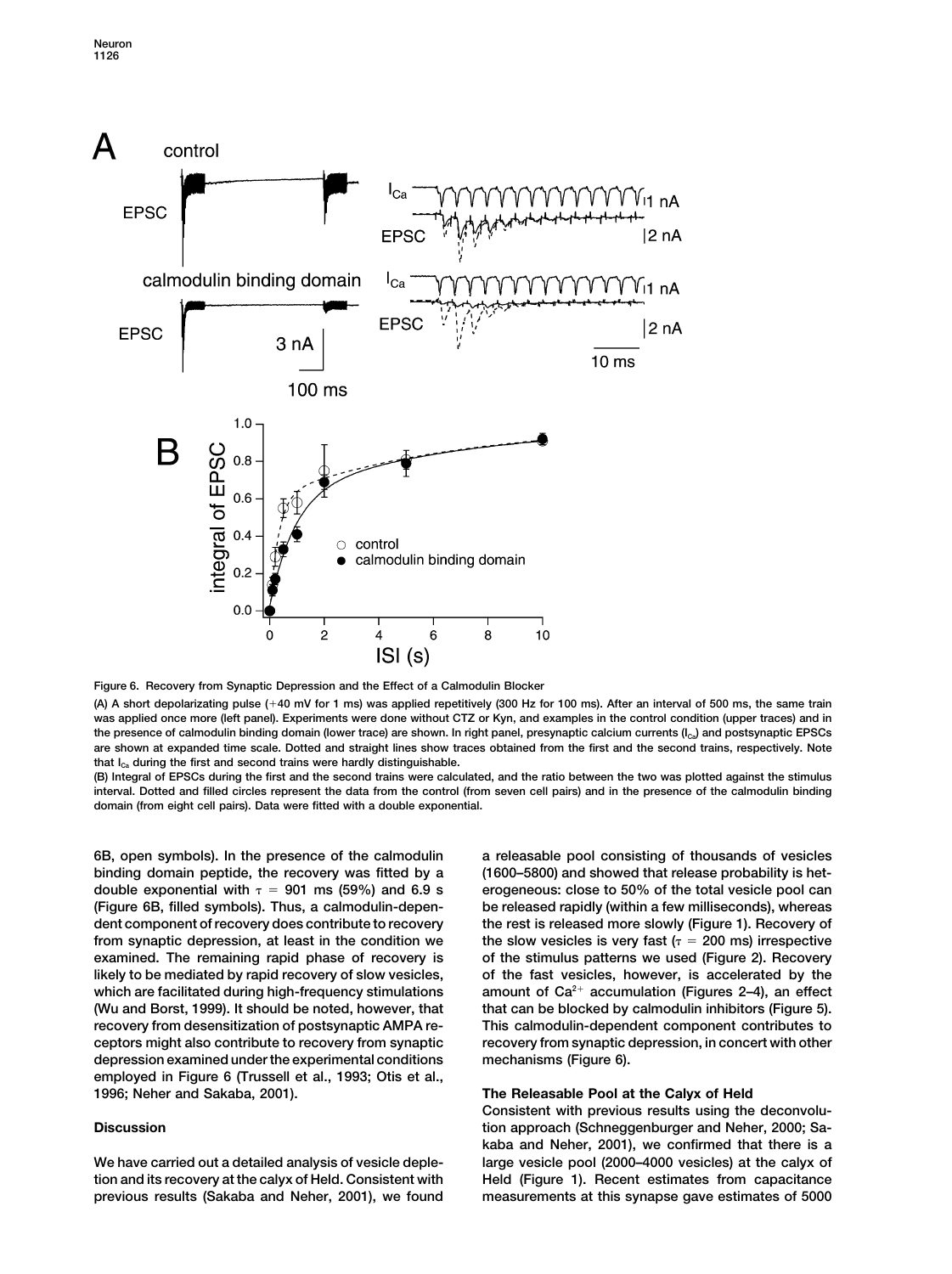**vesicles (Sun and Wu, 2001). Reasons for differences neity may be mediated by common mechanisms, such between the two estimates have not been identified yet, as different biochemical states of synaptic vesicles (Xu** but both methods have limitations. The deconvolution et al., 1998a) or the degree of colocalization of  $Ca<sup>2+</sup>$ **method relies on the exact estimation of the residual channels and synaptic vesicles (Voets et al., 1999; Rozov current (mediated by delayed clearance of glutamate), et al., 2001). This issue should be further resolved by and errors are most serious at the end of depleting biochemical and genetic manipulations of the refilling pulses where release rates are low and residual currents processes. are large (Neher and Sakaba, 2001). An increase in capacitance may arise not only from glutamate release but Calcium-Dependent Recovery also by other mechanisms (Xu et al., 1998a), and the from Vesicle Depletion vesicle diameters that are compromised by possible recruitment of synaptic vesicles to the releasable pool shrinkage effects during fixation. Sun and Wu (2001) (Dittman and Regehr, 1998; Stevens and Wesseling, amplitude and concluded that the EPSC is a reliable used different preparations and different experimental measure of release only in the presence of CTZ and protocols; Dittman and Regehr (1998) observed rapid Kyn. Although this conclusion is consistent with our recovery (order of 100 ms) from synaptic depression in previous results from fluctuation analysis (Neher and the climbing fiber to Purkinje cell synapse. Stevens and Sakaba, 2001), we have to stress that the EPSC ampli- Wesseling (1998) determined the releasable pool in the tude is a good measure for exocytosis only if the release hippocampal culture preparation by application of high time course is much faster than the mEPSC decay (1 concentrations of sucrose. They found that refilling of ms without CTZ, and 3 ms with CTZ). Otherwise, the synaptic vesicles to the readily releasable pool (order over a narrow time window and the mEPSC decay (van At the calyx of Held synapse, Wang and Kaczmarek der Kloot, 1988; Neher and Sakaba, 2001). It should also (1998) observed enhanced recovery (order of 100 ms or be noted that the pool size varies considerably among less) from synaptic depression induced by high-fredifferent cell pairs (1600–5800 quanta in this study and quency nerve stimulation (300 Hz). All three studies furand Neher, 2001). This may be due to intrinsic variability enhanced recovery.** between synapses or due to developmental changes Subsequently, the mechanism of Ca<sup>2+</sup>-dependent re-<br>
in pool size (Taschenberger and von Gersdorff, 2000; covery was questioned for the calyx of Held by Wu

**In our experiments employing 0.5 mM EGTA, two com- idly releasing type would determine the time course of ponents with characteristic release rates were ob- responses to action potential-like stimuli. The analysis served, which were the same in control and during re- of Wu and Borst (1999), however, was based on the covery (Figure 1, see also Sakaba and Neher, 2001). The measurement of EPSC amplitudes and did not quantify most parsimonious explanation for this finding is that a late component of transmitter release, which can only vesicles can exist in two states, with different, but con- be resolved by deconvolution of postsynaptic currents.** stant Ca<sup>2+</sup> sensitivities and that the presence of EGTA Our analysis with deconvolution confirms their sugges**assures that [Ca tions and further demonstrates that rapidly recovered <sup>2</sup>] at the release sites stays constant over most of the stimulation interval. Nevertheless, we vesicles are those that intrinsically have low release find that refilling is accelerated following a 50 ms stimu- probability (rapid recovery of the slow component). lation, which suggests that [Ca2] escapes control by Thus, we showed that release probability does not in-EGTA toward the end of such long pulses. This notion crease uniformly for all synaptic vesicles during the re**is consistent with estimates regarding  $Ca<sup>2+</sup>$  buffer ca- covery phase. Rather, the apparent maturation of vesi**pacity and Ca<sup>2+</sup> fluxes (see Results). It suggests that** cles is due to a slow recovery of rapidly releasing **the rapid phase of refilling of fast vesicles under the vesicles (Figure 2) or else a slow conversion of slowly control condition (Figure 2C) is curtailed by the return releasing vesicles to rapidly releasing ones as discussed of [Ca2] toward baseline. When experiments are per- by Wu and Borst (1999). In addition, we found that an** formed with low EGTA and facilitation is allowed to de-<br> **elevation of global [Ca2+]** stimulates this process (Fig**velop, the two components of release fuse, although it ures 3–5), in contrast to Wu and Borst (1999). In this is still possible to fit the overall time course with a double respect, the result is consistent with the mechanism exponential in many cases. Recent capacitance mea- suggested by Dittman and Regehr (1998), Stevens and surement (Sun and Wu, 2001) only resolved one compo- Wesseling (1998), and Wang and Kaczmarek (1998). nent, but this is probably due to overlapping facilitation, The present results also bear on the conclusions of** since very low Ca<sup>2+</sup> buffering was used in this study. In Weis et al. (1999), who studied synaptic depression dur**many synapses, some heterogeneity of release proba- ing 10 Hz fiber stimulation at the calyx of Held synapse. bilities have been described (Walmsley et al., 1988; They found that recovery from depression was hardly** Hessler et al., 1993; Rosenmund et al., 1993; Dobrunz influenced by manipulation of the Ca<sup>2+</sup> signal with buff**and Stevens, 1997; Huang and Stevens, 1997; Isaacson ers and concluded that this was inconsistent with a and Hille, 1997; Murthy et al., 1997), and such heteroge- simple model of Ca2-dependent vesicle recruitment,**

Recently, it has been suggested that Ca<sup>2+</sup> stimulates 1998; Wang and Kaczmarek, 1998). These three reports of seconds) was accelerated by electrical stimulation. **800–4500 in Schneggenburger and Neher, 2000; Sakaba ther showed that EGTA, a slow Ca2 buffer, blocked the**

covery was questioned for the calyx of Held by Wu **Iwasaki and Takahashi, 2001). and Borst (1999), who suggested that vesicles recover rapidly after depletion but initially have very low release Two Components of Quantal Release probabilities. Slow maturation from the slowly to a rap-**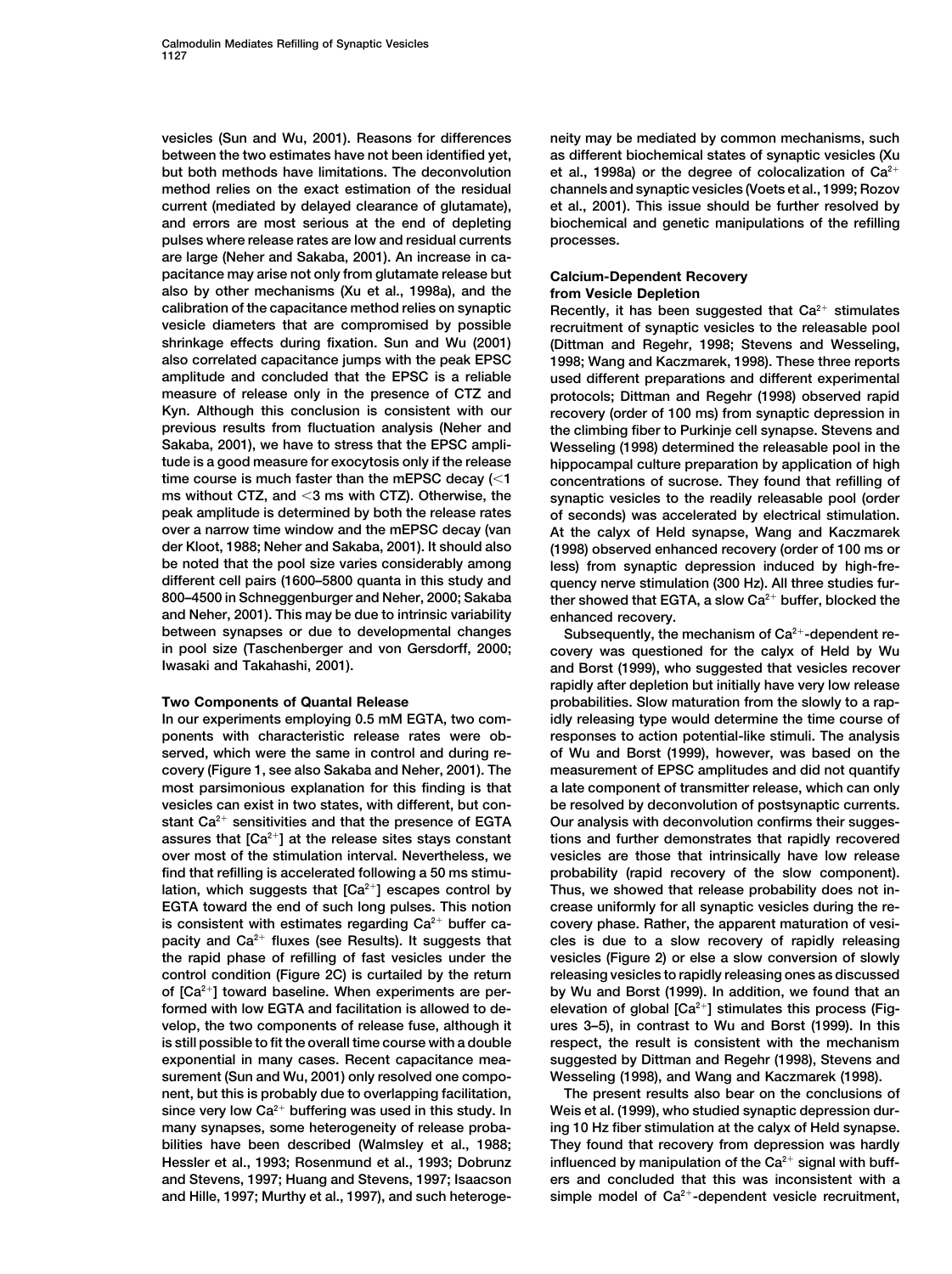**although such a model faithfully represented both time tion (Figures 2–6), accelerates refilling of fast-releasing course and steady-state responses during 10 Hz stimu- vesicles (Wang and Kaczmarek, 1998), which is medi**lation. However, in the case of Weis et al. (1999), [Ca<sup>2+</sup>] ated by calmodulin. This may be similar to the case of **decayed from a level of 400 nM with a time constant of hippocampal cultures (Stevens and Wesseling, 1998), about 0.7 s. According to the data of Figure 4 this should while the recovery time course is faster at the calyx** result in only little Ca<sup>2+</sup>-dependent recovery of the fast synapse (hundreds of milliceconds versus the order of **vesicles. Rather, the main component of fast release is seconds). It is unlikely that the effect on recovery is a expected to recover with a time constant of several consequence of some remaining facilitation (in spite of seconds, as found experimentally (Weis et al., 1999). In the presence of EGTA), because the amount of release, fact, strong stimulation (for example 300 Hz in the case but not its kinetics, is changed during the rapid refilling. of mouse calyx of Held [Wang and Kaczmarek, 1998]) This is opposite to the case of facilitation (Zucker, 1973;** is necessary to induce Ca<sup>2+</sup>-dependent rapid recovery. <br>The discrepancies between the expectations of the Also, we did not see any effect of calmodulin blockers **The discrepancies between the expectations of the Also, we did not see any effect of calmodulin blockers model and experimental data, pointed out by Weis et on facilitation (our unpublished data; see also Figure 6) al. (1999), are most likely a consequence of the fact that (Kamiya and Zucker, 1994) and on the time constants** the model considered only a single class of vesicles.

cles increases uniformly during the recovery phase, it<br>is possible that fast-releasing vesicles have to transit<br>release process. In this sense, synaptic release seems to is possible that fast-releasing vesicles have to transit **be quite different from Ca2 through the slow-releasing vesicle pool during the re- -dependent vacuole fusion covery phase (serial pool scheme). In order to demon- (Peters and Mayer, 1998; Peters et al., 2001), where strate such a maturation process, partial depletion ex- calmodulin is postulated to constitute the sensor for the periments, as shown in Figure 3, might provide some triggering of fusion. Molecular targets of calmodulin are clues. Similar types of experiments in adrenal chromaffin diverse and contain for example, Rab3A, Munc13-1, Pollux, CRAG, and synaptobrevin (Park et al., 1997; Xu et cells showed a decrease in a slow component of release while a fast component recovered from depletion, and al., 1998b; Quetglas et al., 2000; Betz, A. and Brose, N.,** this was taken as evidence that granules of the slow personal communication), proteins that are thought to<br>variety get converted into fast ones (Voets et al., 1999). be involved in vesicle cycling and release. In addition, **However, at the calyx of Held, this could not be ob- calmodulin may interact with other cellular signaling** served, and the slow component stayed constant while<br>the fast one recovered. This rather suggests that refilling<br>of the fast and the slow components are two processes<br>proceeding in parallel, and it is possible that they r **M** is parallel and in the same large pre-<br> **high-frequency stimulation** (Helmchen et al., 1997), it is sent in the same large pre-<br>
likely that the rapid refilling contributes to recovery from synaptic terminal. It is also possible that a maturation **likely that the rapid refilling contributes to recovery from**<br>**high-frequency stimulations.** Figure 6 confirms this ex-

al., 1996). We did not find a significant change in Ca<sup>2</sup> from synaptic depression. Although the time constant currents upon application of calmodulin inhibitor pep-<br>tides (Figure 5). Ca<sup>2+</sup> channels are known to be modu-<br> tides (Figure 5). Ca<sup>2+</sup> channels are known to be modu-<br>lated by calmodulin, but phrmacological calmodulin in-<br>the delayed clearance of glutamate from the synaptic **lated by calmodulin, but phrmacological calmodulin in- the delayed clearance of glutamate from the synaptic hibitors may not be effective because of tight and cleft (Otis et al., 1996; Neher and Sakaba, 2001). Never**lin (Lee et al., 1999; Peterson et al., 1999; Zühlke et al., tion (Wu and Borst, 1999) and a large vesicle pool, pro-**1999; DeMaria et al., 2001). It is also possible that the vide for the maintenance of synaptic transmission during presynaptic Ca2 channels from P8–P11 rats (N, P/Q, high-frequency action potential trains. Clarifying the reland R types) (Iwasaki and Takahashi, 1998; Wu et al., ative contribution of these pre- and postsynaptic mech-1998, 1999) might be calmodulin insensitive. Instead of anisms needs further study (Dittman et al., 2000) since** modulating Ca<sup>2+</sup> channels, we found that an increase precise knowledge of the mechanisms underlying shortin global [Ca<sup>2+</sup>], as it occurs during more intense stimula-<br> **2** *zerm plasticity is an indispensable prerequiste for un-*

Although we exclude the possibility that P<sub>r</sub> of all vesi-<br>  $\frac{1}{2}$  has a well-defined role in short-term synaptic plasticity,

step from slow to fast vesicles exists but does not influ-<br>ence the slow pool to any measurable extent because<br>the latter is in rapid equilibrium with a reserve pool.<br>the latter is in rapid equilibrium with a reserve pool. Calmodulin-Dependent Component of Recovery<br>
from Vesicle Depletion<br>
It has been shown that calmodulin mediates facilitation<br>
It has been shown that calmodulin mediates facilitation<br>
is component is mediated by the rapid r theless, the rapid refilling, in combination with facilita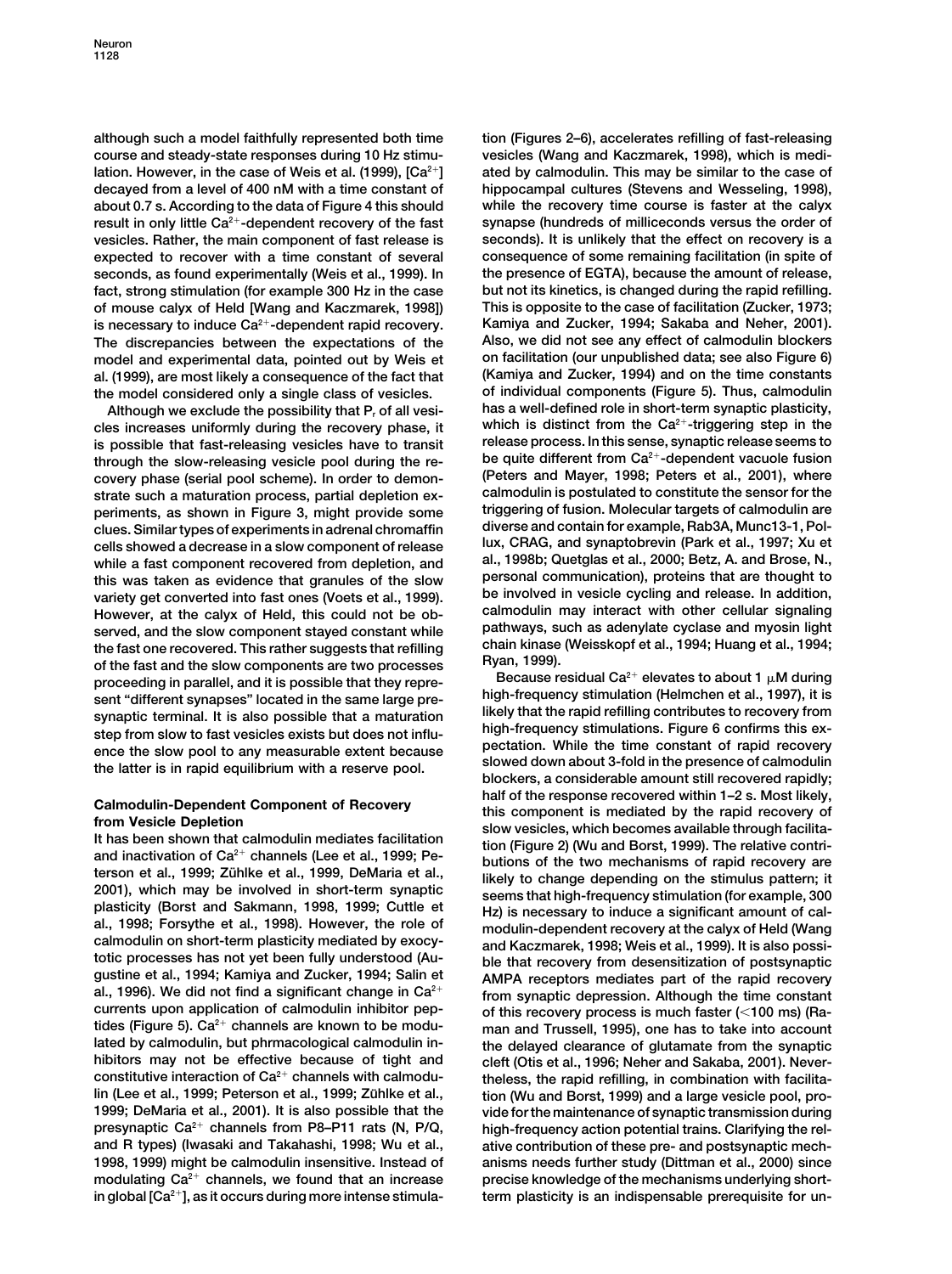**derstanding the dynamic behavior of neuronal assem- References** blies (Abbott et al., 1997; Tsodyks et al., 2000; Hopfield<br>and Brody, 2001). Abbott, L.F., Varela, J.A., Sen, K., and Nelson, S.B. (1997). Synaptic<br>depression and cortical gain control. Science 275, 220–224.

Transverse brainstem slices (150–200  $\mu$ m thick) were prepared from **8- to 11-day-old wistar rats (Sakaba and Neher, 2001). The standard W.M., Hans, M., and Swandulla, D. (1994). Molecular pathways for 1 MgCl2, 25 glucose, 25 NaHCO3, 1.25 NaH2PO4, 0.4 ascorbic acid, nisms of Neurotransmitter Release, S. Lennart, P. Greengard, S. 3 myoinositol, and 2 Na-pyruvate (pH 7.4) gassed with 95% O2, 5% Grillner, T. Hoekfelt, and D. Ottoson eds. (New York: Raven Press)** CO<sub>2</sub>. During recordings, 0.5  $\mu$ M TTX, 10 mM TEA-CI, and 50  $\mu$ **D-AP5** were added to isolate presynaptic Ca<sup>2+</sup> currents and post-<br> **Bellingham, M.C., and Walmsley, B. (1999).** A novel presynaptic synaptic synaptic AMPA receptor-mediated EPSCs, which were used to **assay transmitter release rates. In most experiments (except for central synapse. Neuron** *23***, 159–170.** Figure 6), cyclothiazide (100  $\mu$ M) and Kyn (1 mM) were added to Figure 0), Cyclomazide (100 p.m) and Kyn (1 min) were added to<br>block desensitization and saturation of AMPA receptors. A calyx of<br>Held and the postsynaptic MNTB principal neuron were whole-cell<br>Held and the postsynaptic MN **Bollmann, J.H., Sakmann, B., and Borst, J.G. (2000). Calcium sensi- clamped at 80 mV with an EPC9/2 amplifier (HEKA, Germany). The presynaptic patch pipette (3–5 M**Ω) solution contained (in mM): 135 tivity of g<br>Cs-duconate 20 TEA-CL 10 HEDES 5 Nau-phosphosraptics 4 953–957. Cs-gluconate, 20 TEA-Cl, 10 HEPES, 5 Na<sub>2</sub>-phosphocreatine, 4 **MgATP, 0.3 GTP, and 0.5 EGTA (pH 7.2); 0.5 mM EGTA was used Borst, J.G., and Sakmann, B. (1996). Calcium influx and transmitter in order to block facilitation. In some experiments, the concentration release in a fast CNS synapse. Nature** *383***, 431–434.** of EGTA was changed (Figures 1, 4, and 6). When 20 mM EGTA and<br>15 Ca<sup>2+</sup> were introduced, HEPES was increased to 40 mM and Cs-<br>gluconate was reduced. The presynaptic series resistance (5–20<br>gluconate was reduced. The presy guationale was reduced. The presynaptic senes resistance (3-20<br>
M2) vas compensated by 30%-90%. The postsynaptic pipette<br>
except that EGTA was increased to 5 mM. The postsynaptic series<br>
except that EGTA was increased to 5 resistance (3–8 M $\Omega$ ) was compensated by the amplifier so that the Chin, D., and Means, A.R. (2000). Calmodina<br>uncompensated resistance was <3 M $\Omega$ . The remaining resistance sensor. Trends in Cell Biol. 10, 322–328. **uncompensated resistance was 3 M sensor. Trends in Cell Biol.** *10***, 322–328. . The remaining resistance was further compensated off-line. CTZ (cyclothiazide), D-AP5 (D(-)- Chuhma, N., and Ohmori, H. (1998). Postnatal development of 2-Amino-5-phosphonopentanoic acid) were obtained from Tocris. phase-locked high-fidelity synaptic trasnmission in the medial nu-Calmodulin binding domain (CAM kinase II 290-309), MLCK (myosin cleus of the trapezoid body of the rat. J. Neurosci.** *18***, 512–520.** light chain kinase) peptide, and calmidazolium were from Calbio-<br>chem. CTZ was dissolved in DMSO, and the final concentration in<br>the extracellular solution was 0.1%.<br>apse in rat brainstem. J. Physiol. 512, 723–729.

**Delaney, K., Tank, D.W., and Zucker, R.S. (1991). Presynaptic cal- adapted for the calyx of Held (Neher and Sakaba, 2001). This method cium and serotonin-mediated enhancement of transmitter release assumes that the total EPSC can be separated into a residual current** due to the delayed clearance of glutamate in the synaptic cleft **and a current component evoked by quantal release events. By DeMaria, C.D., Soong, T.W., Alseikhan, B.A., Alvania, R.S., and Yue, combining deconvolution with fluctuation analysis, we have shown D.T. (2001). Calmodulin bifurcates the local signal that modulates that this method is valid in the presence of cyclothiazide and kyn- P/Q-type Ca2 channels. Nature** *411***, 484–489.** urenic acid, which block desensitization and saturation of the post-<br>synaptic AMPA receptors (Neher and Sakaba, 2001). Therefore,<br>most experiments (except Figure 6) were carried out in the presence<br>mediated EPSC. Neuron 15 of these drugs. Furthermore,  $0.5 \mu M$  TTX, 10 mM TEA-CI, and 50 M AP-5 messes analysing and the extracted lular solution in order to isolate<br>  $\mu$  M AP-5 were added to the extracted lular solution in order to isolate<br>
recovery kinetics of presynaptic depression at the climbing fiber to presynaptic Ca<sup>2+</sup> currents and to block postsynaptic NMDA recep-<br>tors. Release rates, as determined by deconvolution, were inte-<br>grated to obtain cumulative release, as displayed in the figures. All Dittman, J.S., Kreitze **grated to obtain cumulative release, as displayed in the figures. All Dittman, J.S., Kreitzer, A.C., and Regehr, W.G. (2000). Interplay be**values are expressed as mean  $\pm$  SEM. Cumulative release was fitted tween facilitation, depression, and residual c<br>with a double exponential, In the double-pulse protocol, the second aptic terminals. J. Neurosci, 20, 1374 **with a double exponential. In the double-pulse protocol, the second aptic terminals. J. Neurosci.** *20***, 1374–1385. pulse was fitted with a double exponential either by allowing for two Dobrunz, L.E., and Stevens, C.F. (1997). Heterogeneity of release time constants as free parameters, or by fixing the time constants to probability, facilitation, and depletion at central synapses. Neuron the same values as used in the first pulse. Both methods gave** *18***, 995–1008.** satisfactory fits. In high-EGTA conditions, we fitted the cumulative<br>release with a single exponential and a straight line, because the plate potentials in isolated human muscle. J. Physiol. 178, 505–529.<br>Slow component co

Schneggenburger for discussions and comments. This study was **cium regulate the supply of releasable vesicles at the Straps of retional synapses**<br>Supported in part by an Alexander von Humboldt fellowship (T.S.) of retinal supported in part by an Alexander von Humboldt fellowship (T.S.) **and by the Deutsche Forschungsgemeinschaft (SFB406 to E.N.). Helmchen, F., Borst, J.G.G., and Sakmann, B. (1997). Calcium dy-**

Received July 11, 2001; revised September 19, 2001.

**Experimental Procedures Adler, E.M., Augustine, G.J., Duffy, S.N., and Charlton, M.P. (1991). Alien intracellular calcium chelators attenuate neurotransmitter re-Electrophysiology lease at the squid giant synapse. J. Neurosci.** *11***, 1496–1507.**

> **m thick) were prepared from Augustine, G.J., Betz, H., Bommert, K., Charlton, M.P., DeBello,** presynaptic calcium signaling. In Molecular and Cellular Mecha-**M pp. 139–154.**

> inhibitory mechanism underlies paired pulse depression at a fast

The Deconvolution Method<br>Quantal release rates were estimated by the deconvolution method<br>adapted for the calvx of Held (Neber and Sakaba 2001) This method Delaney, K., Tank, D.W., and Zucker, R.S. (1991). Presynaptic cal-

fit, however, did not result in major qualitative differences.<br>
fit, however, did not result in major qualitative differences.<br>
Takahashi, T. (1998). Inactivation of presynaptic calcium current **contributes to synaptic depression at a fast central synapse. Neuron Acknowledgments** *<sup>20</sup>***, 797–807.**

We thank Nils Brose, Felix Felmy, Christian Rosenmund, and Ralf Gomis, A., Burrone, J., and Lagando, L. (1999). Two actions of cal-<br>Schneggenburger for discussions and comments. This study was cium regulate the supply of r

**namics associated with a single action potential in a CNS presynap-**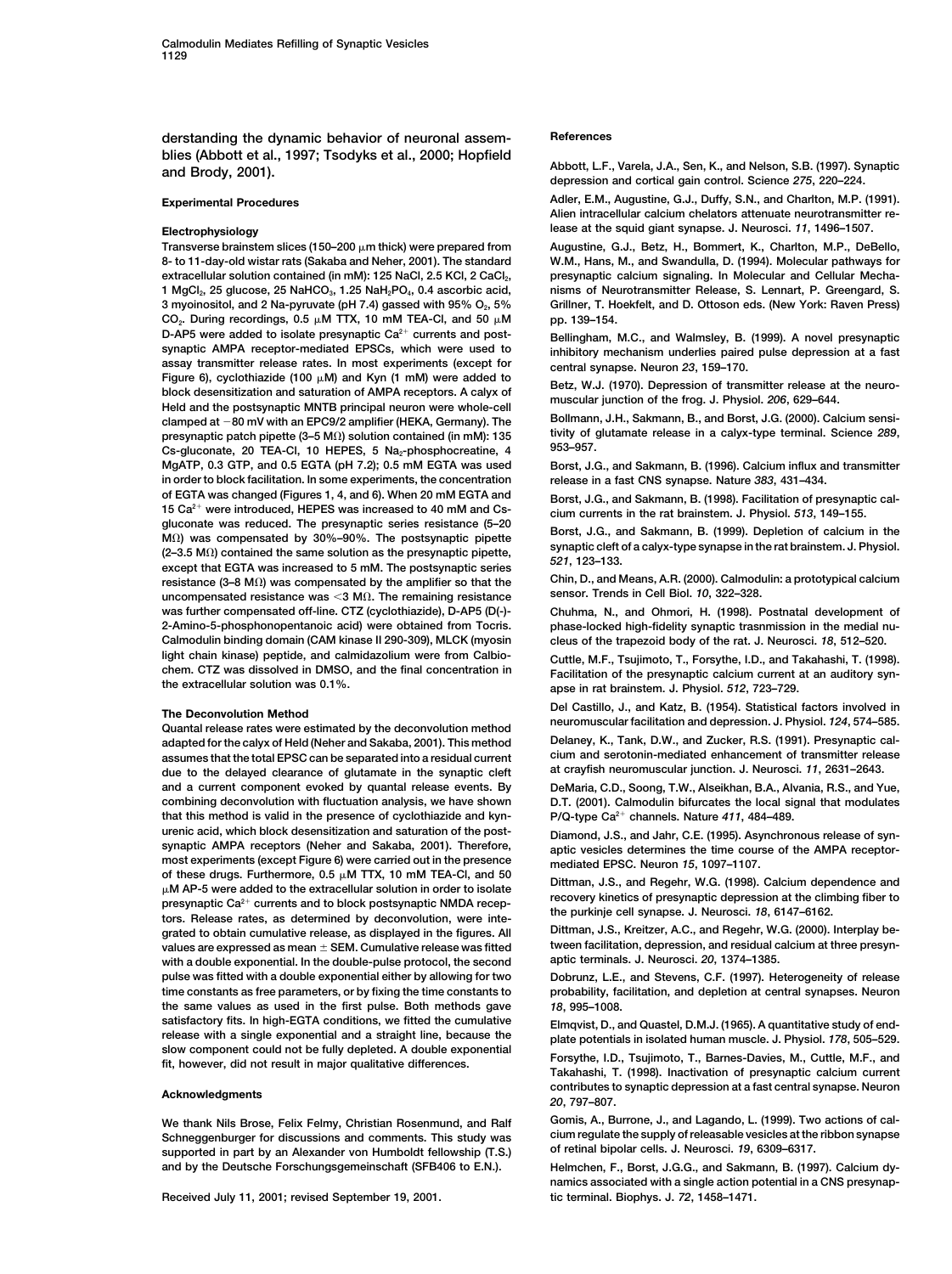**of transmitter release at a mammalian central synapse. Nature** *366***, tion after removal of glutamate. Biophys. J.** *68***, 137–146. 569–572. Rosenmund, C., and Stevens, C.F. (1996). Definition of the readily**

**synchrony as a collective mechanism for spatiotemporal integration. 1197–1202.** Proc. Natl. Acad. Sci. USA 98, 1282-1287. **But a strong of the Scienmund, C., Clements, J.D., and Westbrook, G.L. (1993). Non-**

**of synaptic reliabilities. J. Neurophysiol. 78, 2870–2880.** 

mossy fiber LTP by initiating both a covalently mediated early phase mitter release modulated by intracellular Ca<sup>2+</sup> buffers in facilitating<br>and macromolecular synthesis-dependent late phase. Cell 79. and depressing nerve and macromolecular synthesis-dependent late phase. Cell 79,

**tic calcium dynamics. J. Physiol.** *<sup>531</sup>***, 807–826. Isaacson, J.S., and Hille, B. (1997). GABAB-mediated presynaptic** inhibition of excitatory transmission and synaptic vesicle dynamics

Ishikawa, T., and Takahashi, T. (2001). Mechanisms underlying pre**synaptic facilitatory effect of cyclothiazide at the calyx of Held of Sakaba, T., and Neher, E. (2001). Quantitative relationship between**

**J. Neurosci.** *<sup>21</sup>***, 462–476. Iwasaki, S., and Takahashi, T. (1998). Developmental changes in** calcium channel types mediating synaptic transmission in rat audi-

**pocampus. Proc. Natl. Acad. Sci. USA** *<sup>93</sup>***, 13304–13309. Iwasaki, S., and Takahashi, T. (2001). Developmental regulation of** transmitter release at the calyx of Held in rat auditory brainstem. J.

**Nature** *<sup>406</sup>***, 889–893. Kamiya, H., and Zucker, R.S. (1994). Residual Ca2 and short-term**

Kusano, K., and Landau, E.M. (1975). Depression and recovery of<br>transmission at the squid giant synapse. J. Physiol. 245, 13–32.<br>Silva, A.J., Stevens, C.F., Tonegawa, S., and Wang, Y. (1992). Defi-

and Catterall, W.A. (1999). Ca<sup>2+</sup>/calmodulin binds to and modulates<br>
P/Q-type calcium channels. Nature 399, 155–158.<br>
Liley, A.W., and North, K.A.K. (1953). An electrical investigation of<br>
Liley, A.W., and North, K.A.K.

Greengard, P. (1991). Regulation by synapsin I and Ca<sup>2+</sup>-calmodulin-<br>dependent protein kinase II of the transmitter release in squid giant<br>synapse. J. Physiol. 436, 257-282.<br>Murthy, V.N., Sejnowski, T.J., and Stevens, C.F

**Neher, E., and Sakaba, T. (2001). Combining deconvolution and Neuron** *7***, 915–926.**

**in nerve terminals of rat neocortical pyramidal cells by intracellular Neurosci.** *20***, 9162–9173.**

**AMPA receptor desensitization induced by glutamatergic synaptic calmodulin interactions with smooth muscle myosin light chain ki-**

Park, J.B., Farnsworth, C.C., and Glomset, J.A. (1997). Ca<sup>2+</sup>/calmod-<br>ulin causes Rab3A to dissociate from synaptic membranes. J. Biol. AMPA receptors upon multiquantal neurotransmitter release. Neu-**Chem.** *272***, 20857–20865. ron** *10***, 1185–1196.**

**Peters, C., and Mayer, A. (1998). Ca2/calmodulin signals the com- Tsodyks, M., Uziel, A., and Markram, H. (2000). Synchrony generapletion of docking and triggers a late step of vacuole fusion. Nature tion in recurrent networks with frequency-dependent synapses. J.**

**Peters, C., Bayer, M.J., Buehler, S., Anderson, J.S., Mann, M., and Voets, T., Neher, E., and Moser, T. (1999). Mechanisms underlying in the terminal phase of membrane fusion. Nature** *409***, 581–588. nal slices. Neuron** *23***, 607–615.**

**Peterson, B.Z., DeMaria, C.D., and Yue, D.T. (1999). Calmodulin is van der Kloot, W. (1988). Estimating the timing of quantal releases channels. Neuron** *22***, 549–558. Physiol.** *402***, 595–603.**

**Quetglas, S., Leveque, C., Miquelis, R., Sato, K., and Seagar, M. von Gersdorff, H., and Matthews, G. (1997). Depletion and replen-** (2000). Ca<sup>2+</sup>-dependent regulation of synaptic SNARE complex as-<br>
ishment of vesicle pools at a ribbon-type synaptic terminal. J. Neu**sembly via a calmodulin- and phospholipid-binding domain of rosci.** *17***, 115–122. synaptobrevin. Proc. Natl. Acad. Sci. USA** *97***, 9695–9700. von Gersdorff, H., Schneggenburger, R., Weis, S., and Neher, E.**

**Raman, I.M., and Trussell, L.O. (1995). The mechanisms of**

**Hessler, N.A., Shirke, A.M., and Malinow, R. (1993). The probability 3-Hydroxy-5-Methyl-4-Isoxazolepropionate receptor desensitiza-**

**Hopfield, J.J., and Brody, C.D. (2001). What is a moment? Transient releasable pool of vesicles at hippocampal synapses. Neuron** *16***,**

**Huang, E.P., and Stevens, C.F. (1997). Estimating the distribution uniform probability of glutamate release at a hippocampal synapse.**

**Huang, Y.Y., Li, X.C., and Kandel, E.R. (1994). cAMP contributes to Rozov, A., Burnashev, N., Sakmann, B., and Neher, E. (2001). Trans-69–79. rat neocortex indicates a target cell-specific difference in presynap-**

**in cultural hippocampal neurons. Neuron** *18***, 143–152. aptic vesicle pool mobilization during action potential firing. J. Neu-**

**transmitter release and calcium current at the calyx of Held synapse. juvenile rats. J. Physiol.** *533***, 423–431.**

**Distinct short-term plasticity at two excitatory synapses in the hip- tory brainstem. J. Physiol.** *509***, 419–423.**

**Phyisol. 534, 861–871.**<br> **Rature 406, 889–893.**<br> **Nature 406, 889–893.**<br> **Nature 406, 889–893.** 

**Schneggenburger, R., Meyer, A.C., and Neher, E. (1999). Released synaptic plasticity. Nature** *371***, 603–606.**

Lee, A., Wong, S.T., Gallagher, D., Li, B., Storm, D.R., Scheuer, T., Silva, A.J., Stevens, C.F., Tonegawa, S., and Wang, Y. (1992). Defi-<br>cient hippocampal long-term potentiation in α-calcium calmodulin

manny, v.v., beliowski, r.b., and develosi, o.r. (1997). Therefoge-<br>neous release properties of visualized individual hippocampal syn-<br>apses. Neuron 18, 599–612.<br>potentiation: fast and slow calcium signaling in nerve termi

Taschenberger, H., and von Gersdorff, H. (2000). Fine-tuning an calyx of Held. J. Neurosci. 21, 444-461.<br>Chana, O., and Sakmann, B. (1998). Transmitter release modulation and intervention waveform EPSC kinetics and synamti presynaptic waveform, EPSC kinetics, and synaptic plasticity. J.

calcium buffers. J. Physiol. 313, 135–146.<br>Otis, T., Zhang, S., and Trussell, L.O. (1996). Direct measurement of *re-amino-Lys.*, L6-f4-(N. N.-diethylamino)phenyll1.3.5-triazin-4-yll-**Otis, T., Zhang, S., and Trussell, L.O. (1996). Direct measurement of (-amino-Lys75)-[6-[4-(N, N,-diethylamino)phenyl]1,3,5-triazin-4-yl] transmission. J. Neurosci.** *16***, 7496–7504. nase and derived peptides. Biochemistry** *33***, 12807–12820.**

AMPA receptors upon multiquantal neurotransmitter release. Neu-

*396***, 575–580. Neurosci.** *20***, RC50.**

phasic and sustained secretion in chromaffin cells from mouse adre-

**the Ca2 sensor for Ca2-dependent inactivation of L-type calcium during end-plate currents at the frog neuromuscular junction. J.**

**-Amino- (1997). Presynaptic depression at a calyx synapse: the small contri-**